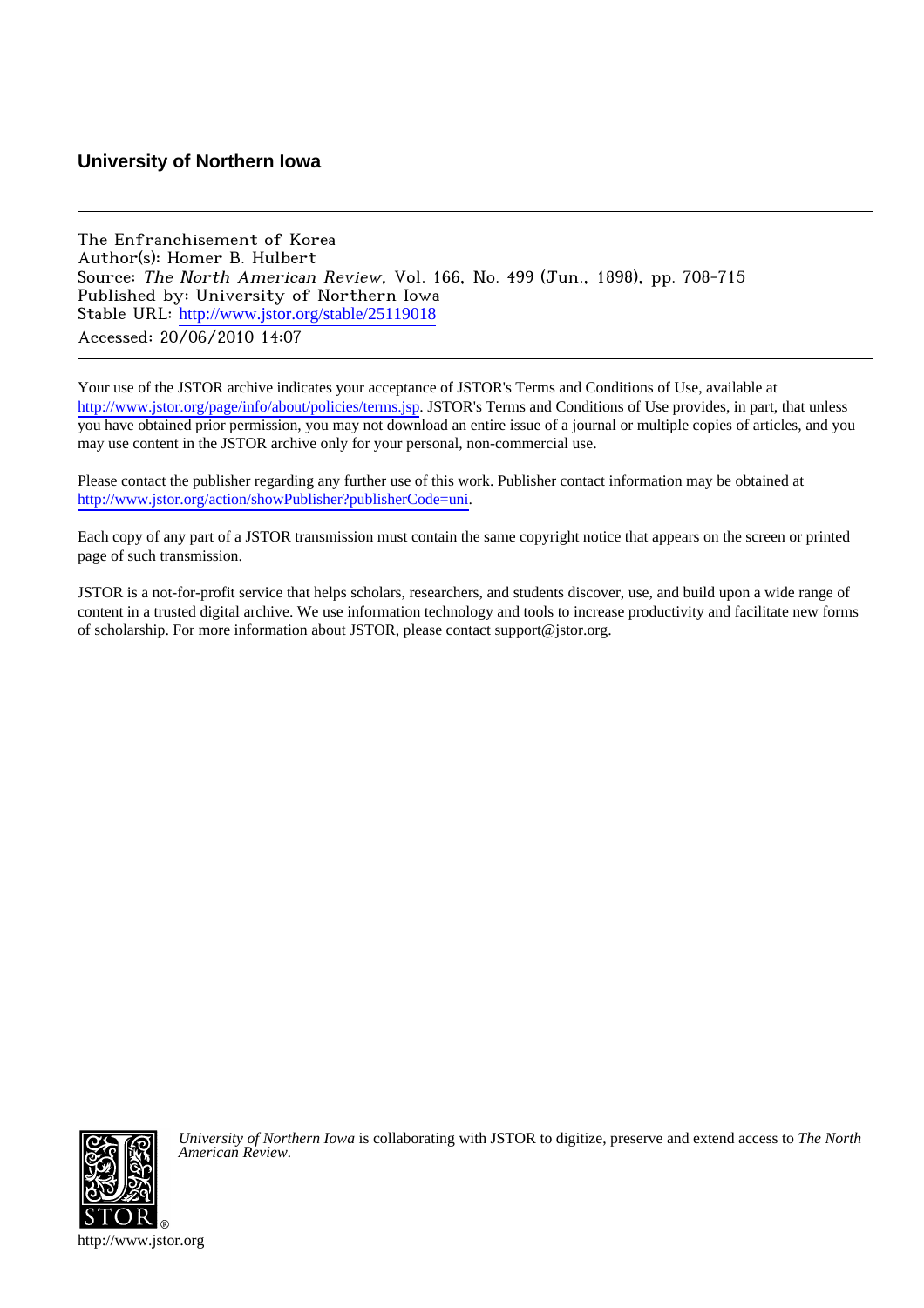## **THE ENFRANCHISEMENT OF KOREA.**

**BY HOMER B. HULBERT.** 

**These are red-letter days for the little empire of Korea. Never since the year 1122 B. C. has she known complete inde pendence until within the past few months. During all those years there was never a time when her allegiance was not de manded by one or other of her neighbors, and when influences and forces, over which she had no control, were not moulding her to their own designs. To-day she owes allegiance to no one, and no power stands behind the throne to threaten or cajole its royal occupant into any course of action that does not meet with his own approval. It may not be uninteresting to follow out the steps which have led to this result.** 

When the Manchus, in the middle of the seventeenth cen**tury, overran Korea, brought the king to bay in the mountain fortress of Nam-han and there forced an abject surrender, they set up a stone on which was carved the evidences of Korea's vas salage to China. In one sense it was vassalage, and in another it was not. China never claimed the right to regulate her internal**  policy nor to meddle with her foreign policy. **toward the peninsular kingdom has always been that of a patron rather than that of a master. She more than once disclaimed responsibility for Korea's misdeeds, and disavowed any active in terest in the affairs of the peninsula. From time immemorial it has been customary for Korea to send an annual embassy to Peking to present the compliments of the King and offer some small token of allegiance. While the Emperor accepted these signs of vassalage, he never took upon himself to do more than advise in regard to Korean affairs.** 

Such was the condition of affairs in the peninsula when in  $4$  the present King, now Emperor, came to the throne. The 1864 the present King, now Emperor, came to the throne.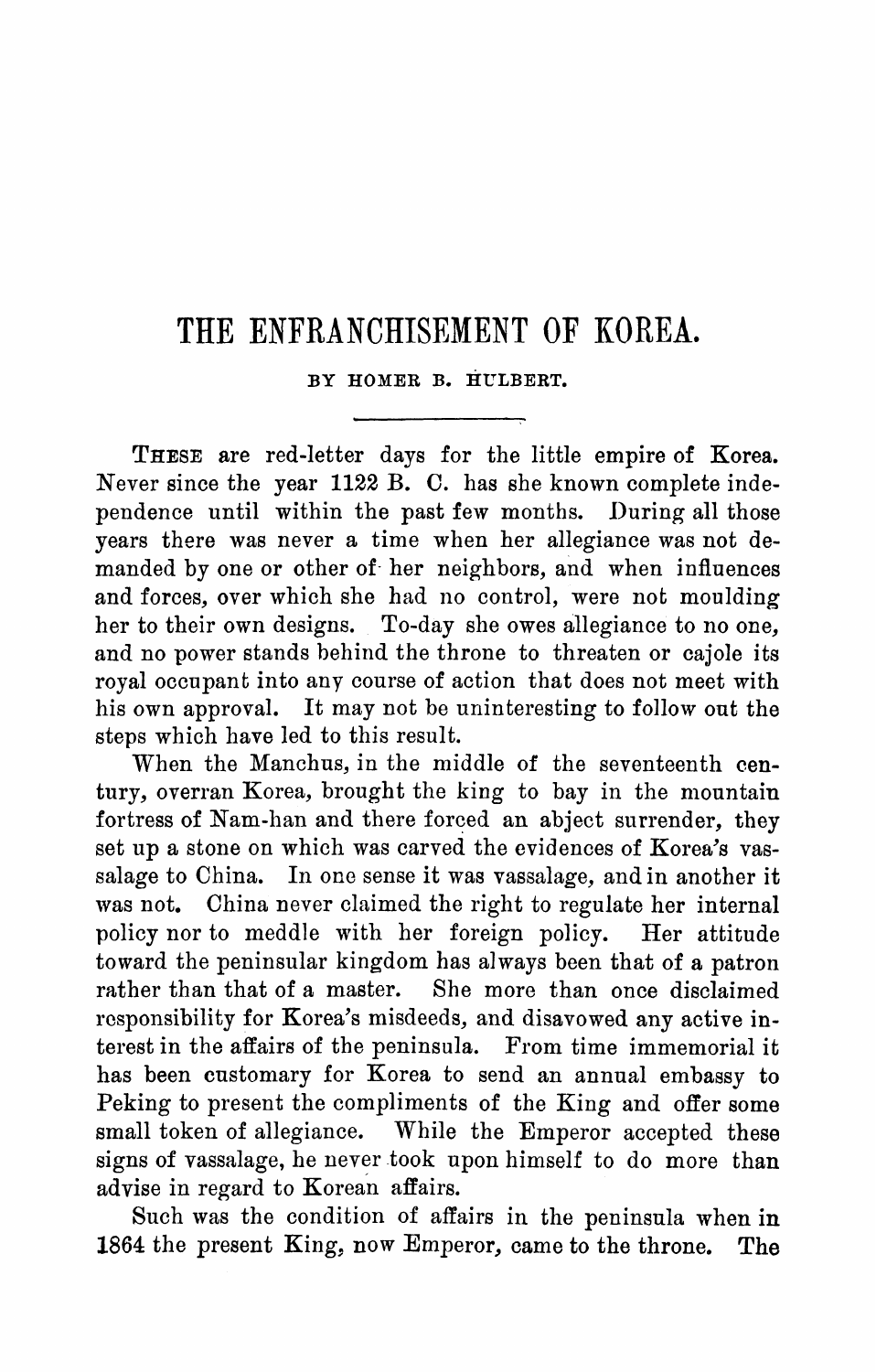**deceased King had left no heir and the duty of nominating his successor devolved on the one who should secure pessession of the royal seals.** The Queen Dowager Cho entered the apartment **where the King lay dying and succeeded in getting the seals from the Queen, who did not dare to refuse, since the Dowager was her senior. As successor to the throne a boy twelve years of age was nominated, who belonged to a collateral branch of the royal family.**  At that age he was, of course, not able to handle the reins of gov**ernment, and his father, the celebrated Tai Wun Kun, became Eegent until he should attain his majority. This Eegent was a**  man of indomitable will, striking personality and tenacity of **purpose. Whatever may be said of his mistakes, his rule was never less than strong. Eoyalty in Korea has often been so sur rounded and hedged in that the nominal ruler has had little to**  do in the work of administering the government, but it was not **so in his case. He was the actual as well as nominal ruler.** 

**One of the first questions that came up after his assumption of the Eegency was in reference to the opening of Korea to foreign**  This question was introduced in a way that delayed **the opening of the country for at least a decade and a half. Eoman Catholic mission work had been carried on in Korea for nearly a century, sometimes by native converts alone, but more often by French priests, who entered the country early in the century. From the very first it was a proscribed religion, and at four different times severe persecutions have decimated the Church. In 1839 three French missionaries were executed. France, beyond sending threatening letters, did nothing by way of reprisal, and this naturally gave Korea a false sense of security, for she thought that what France did not do she could not do. For a full decade before the accession of the Eegent to power, the government had been in the hands of a party that, while not favorable to Christianity, adopted a tolerant position. With the death of that King, however, the reins of power passed over into the hands of a party that was violently opposed to Christianity, and trouble was sure to follow. It is not certain that the Eegent was at first inimical to the Church, for we are told by those who are conversant with the history of those days, that on one occa sion he was about to use the Bishop as a commissioner to the Eussians in the north, in order to persuade them not to push the**  matter of reciprocity of trade across the border. It is not un-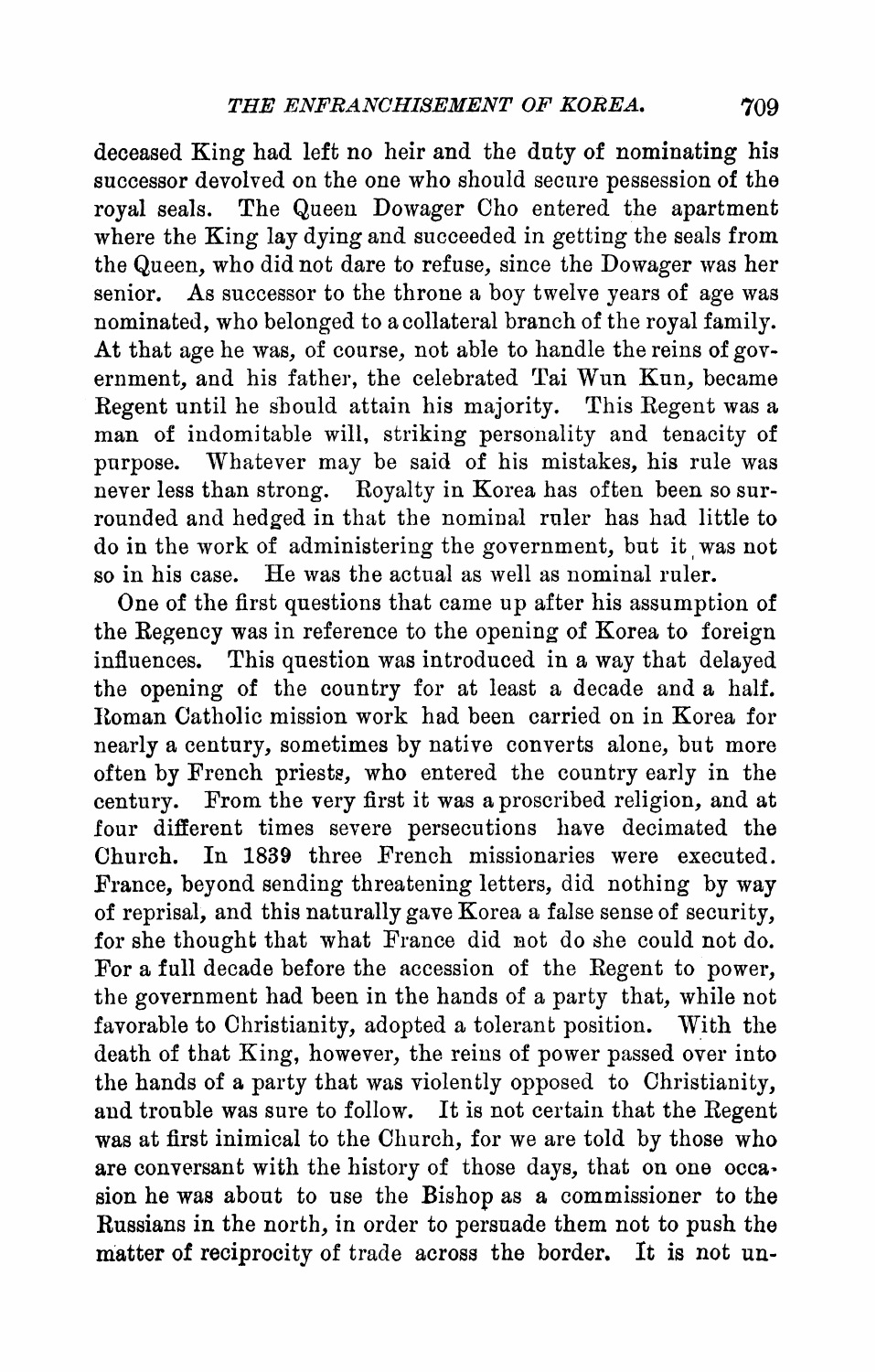**likely that the Regent was only negatively opposed to the Roman ist propaganda, but he was forced to stronger measures by the party which had put him in power. However this may be, the**  matter came to a crisis when the Bishop and eight of his com**panions were seized and thrown into prison, from which they were brought forth only to meet the executioner's axe. Soon a French fleet, under the command of Admiral Roze, appeared off the coast of Korea and sent messengers to the court demanding redress for the murder of the nine Frenchmen. As this was not**  answered, the Admiral landed his forces on the island of Kang**wha and stormed the town. But he had miscalculated the**  strength of the Koreans, and after a considerable party of his men had been entrapped among the mountains and severel **handled, he set fire to the town, re-embarked his troops and sailed**  away, leaving the Koreans to believe that they had been victori-<br>ous. A general persecution was then ordered, and during the **ous. A general persecution was then ordered, and during the**  next three years ten thousand Christians were killed, not count-<br>ing those who perished among the mountains from cold and hunger while trying to evade the persecutors. Thus it appears **hunger while trying to evade the persecutors. Thus it appears that Korea's first introduction to foreign powers resulted in her hardening herself to all outside influences and determining to preserve her seclusion.** 

**Shortly before the coming of the French, an American** schooner, "General Sherman," had approached the shores of the **northern province for the purpose of finding an opening for trade, and though warned by the government to desist, forced its way up the Ta-dong River on a high tide and grounded above the inner bar. The natural result was that the officers and crew were all massacred by the mob, with the acquiescence of the government. In 1871 the United States government took the**  matter up and sent an expedition under the command of Admiral Rogers to make an attempt to induce the Korean govern**ment to conclude a treaty of peace and friendship. A surveying**  wha, and a party was promptly landed and the fort taken, though every man of the garrison was shot down in the process. **though every man of the garrison was shot down in the process. The mistake of the French was repeated, and when the Korea saw the fleet sail away to China they felt sure that another of the great powers of the West had been humbled. The Regent Property is a set of the contract of the contract of the contract of the contract of the contract of the contract of the contract of the contract of the contract o erected a monument in the center of the city, on which was in**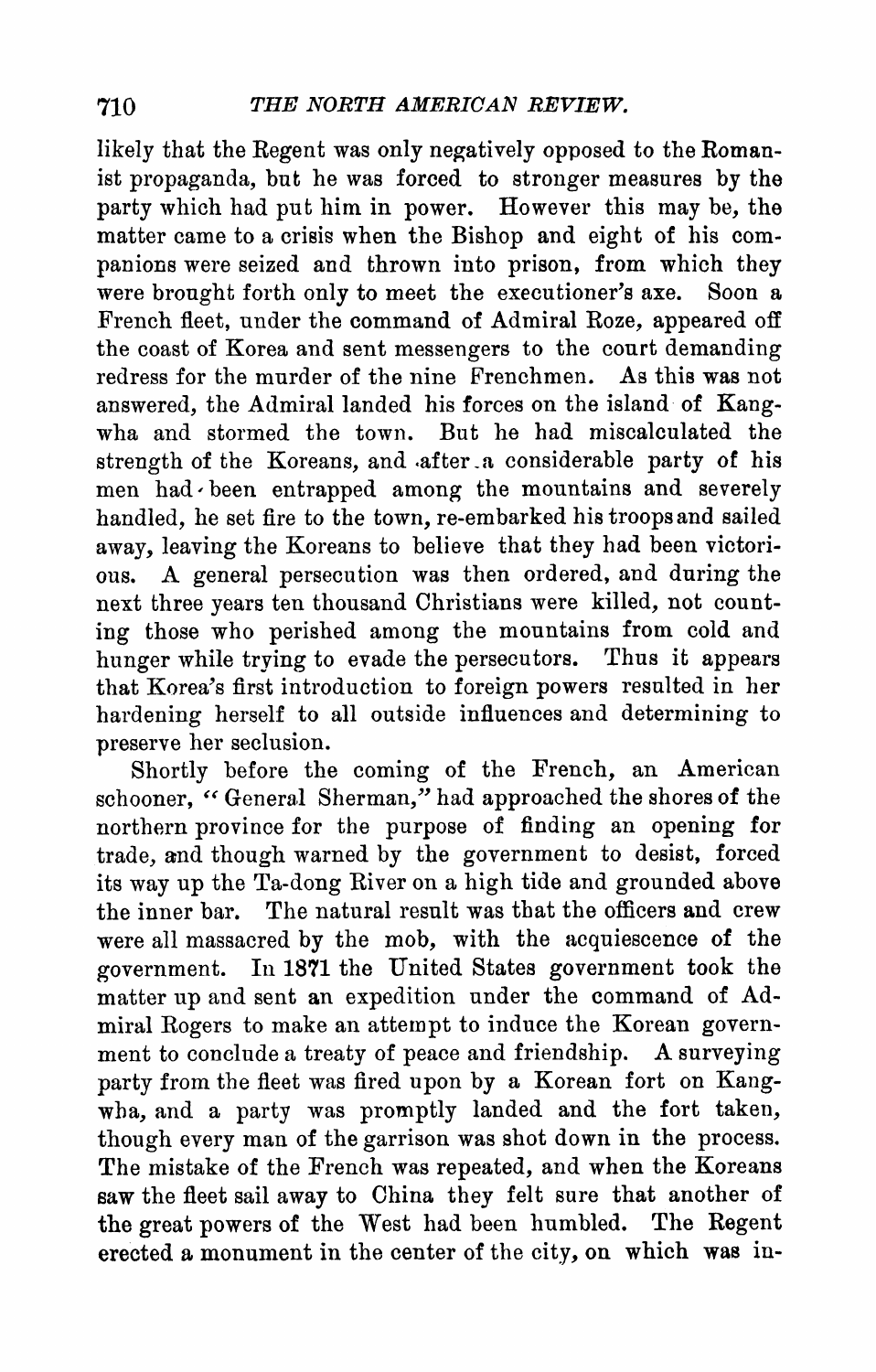**scribed a fierce denunciation of any man who should dare men tion the subject of treaties with the "barbarians."** 

In 1873 the Regent was compelled to retire, for the King had long ago reached his majority and a new party had arisen, with **long ago reached his majority and a new party had arisen, with the Queen as its patron. The cardinal point in the policy of this party was opposition to every plan of the Eegent, in consequence of which the Japanese demand for the ratification of a treaty was**  acceded to and the document was signed at Kang-wha. **occurred the soldiers' rebellion, during which the Queen fled**  south for safety and the Regent was put back in power. **ousted party appealed to the Chinese for help, not because they liked the Chinese, but because without their help they could not**  regain their lost position. A Chinese force arrived, the Regent **was spirited away to China and the Queen returned to Seoul and her party to control.** 

**From this time on, Chinese influence was overwhelming in the peninsula. A strong effort was made in 1884 to put it down, but without success. The Chinese had not, before 1882, laid claim to a right to interfere in Korean internal affairs, but now that an opportunity presented China resurrected her ancient claim to full suzerainty and tried to show the world that Korea was a vassal as well as a tributary state. She broke her convention with the Japanese Government and the Japanese made this a casus belli. Japanese Government and the Japanese made this a casus belli** 

**The immediate net results of the war to Japan may be**  summed up as follows: (1.) The independence of Korea is **guaranteed ; (2.) Japan shows the world her military power ; (3.) the weakness of China is demonstrated ; (4.) Japan gets a large indemnity.** But China's necessity was Eussia's opportunity. **ity. By forcing Japan to retrocede the Liao-tung peninsula, Eussia established a claim upon China which she has not failed to press. It was a double opportunity, for it cleared the way for her advance to the Yellow Sea, and it relieved her of all fear of armed opposition from China. It appears, then, that while Japan gained fame and a few dollars, Eussia gained an ascendency in Peking that was worth more than fame and a war indemnity.**  It might have been expected that Japan would maintain her as**cendency in Korea, but here fortune went against her. She miscalculated the endurance of the king, and one fine morning Japan awoke to the fact that the king was cozily housed in the**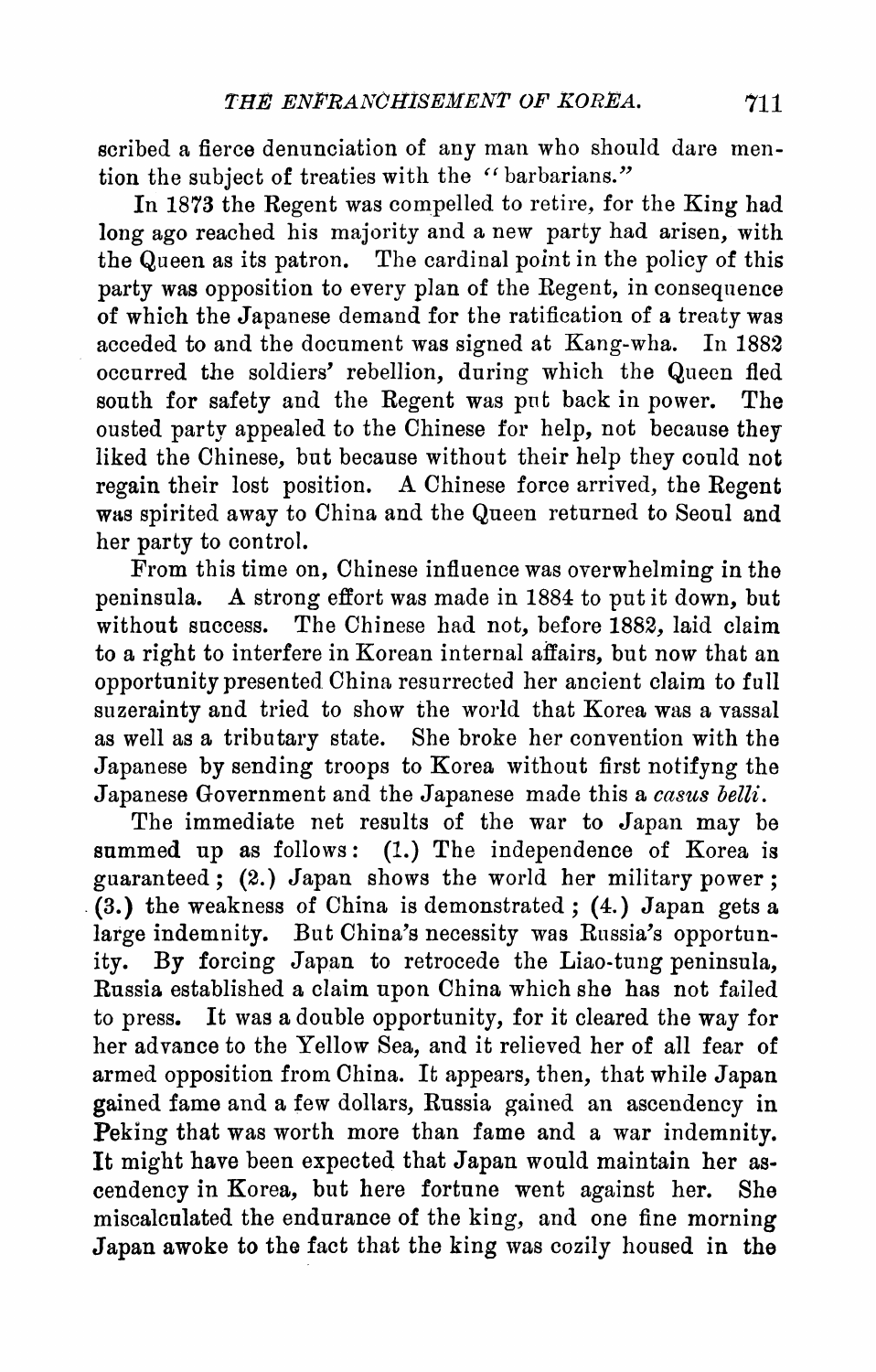**Russian Legation. From that moment Japanese influence was dead in Korea. The last semblance of her power had gone. Her money and time had been wasted, for the nominal inde pendence of Korea looked dim that morning when the sun rose upon the Russian Legation turned into a palace.** 

**And now a new aspect has been given to Korean affairs. After gaining the overwhelming ascendency in Korea, after placing her agents at the head of Korean finances and in charge of her army, and that without fear of resistance from any power, Russia sud denly abandons the ground, withdraws her supervision of the finances and the army, and puts everything back into the hands of the Korean government. To-day Korea stands at a point which she had never attained before. From 1122 B. C. she was China's vassal until 1894 A. D. From about 500 A. D. until 1870 Japan claimed suzerainty also, and enforced it from time to**  From 1894 until 1896 Japan directed affairs in Seoul, and from 1896 until a few weeks ago Russia has been allpowerful. But to-day the definite withdrawal of Russian super**vision leaves Korea an absolutely independent power for the first time in her history of over three thousand years.** 

**It is hardly pertinent to inquire into the reasons for Russia's abandonment of Korea. They are probably known only in the council-chamber of the Czar. Many conjectures have been made; her more important work in China, her desire to propitiate the Korean people who are so violently opposed to her work there, the desire to conciliate Japan, and thus secure her neutrality in case**  All these have been put forth 'as the reasons for the **move, but none of them seems to fit the case perfectly. The last is, however, the most plausible. Whatever the reason may be, we can rest assured that it is in perfect accord with her policy of steady advance in the East, and that it does not mean the ultimate abandonment of any coign of vantage. If she abandons Korea to-day it is only to gain some greater advantage at some other point or at some other time.** 

**As Korea sets out in the course of absolutely independent empire it is of interest to inquire what her equipment is and on what forces she may depend in carving out a career.** 

**In the first place the spoils system is one of the heirlooms of the realm. From time immemorial the sweets of office have been the most tempting thing that Korean life had to offer. It has**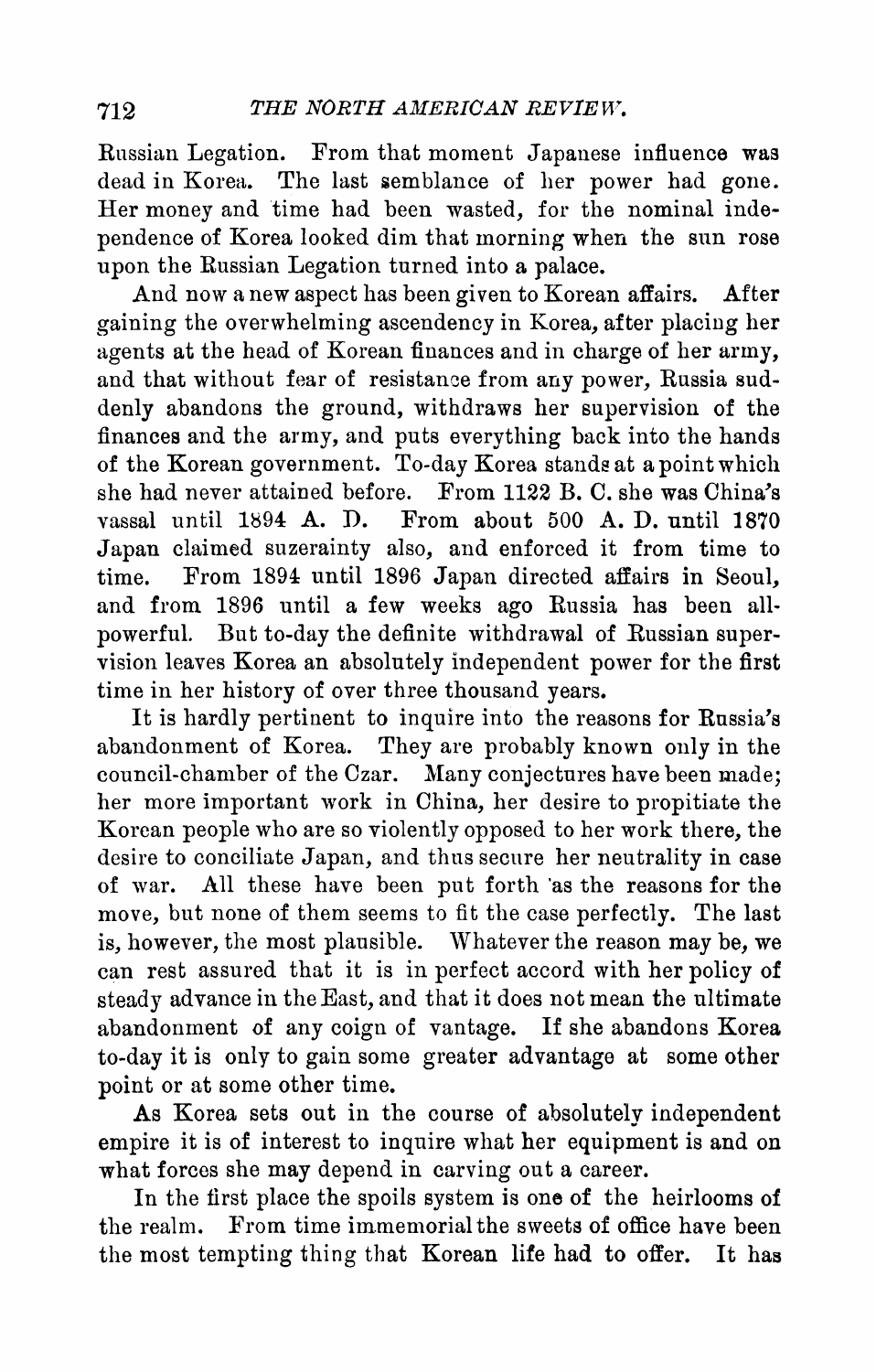**been the swiftest if not the only road to fortune, and nepotism is a recognized principle in the distribution of the good things. This has been specially true since the year 1575, which beheld the formation of the great political parties. They originated in a petty quarrel between two of the officials, and such a thing as a platform or a policy has never been known among them. Their only reason for existence is that they facilitate the redistribution of the offices when there is a change of administration, or when, by hook or crook, the "outs" become the "ins," If a man wants to gain office he must join one or other of these parties and become identified with them.** 

**Secondly, Koreans have the same low opinion of a military career that prevails in China, and which always did and always will make a strong army an impossibility. When to become a soldier is to drop into well-nigh the lowest social stratum, and when military rank always gives way to civil rank, no man who aspires to make a career for himself will enter the army. It is only a possible stepping-stone to something better, and so good**  discipline and good service are alike impossible. Every soldier **knows his general would leave the service in a moment if a civil office of corresponding grade were open to him ; the general knows that every soldier who would become possessed of an acre of land or enough money to stock a street booth would desert the army.** As a consequence the army shares with the Budden army shares with the Budden army shares with the Budden **hist monasteries the distinction of being the receptacle of the indolence and worthlessness of the country.** 

**These are the two disadvantages under which the kingdom works, and they form, indeed, a heavy handicap ; but in spite of it all there are many hopeful factors which tend to neutralize these factors.** 

**In the first place the removal of all superintendence of a foreign nature removes a temptation which parties have been subjected to, of leaning up against the foreign power and acting in an ar bitrary way, knowing that their backers would support them. To-day every party stands on its own footing and enjoys the moral support of no outside power. This may prove a benefit or it may prove an unmitigated evil. A few years ago it would probably have proved the latter, but during the last two years there has been a rapid education of the people of Korea through the columns of The Independent, a, paper in the native speech of Korea, edited**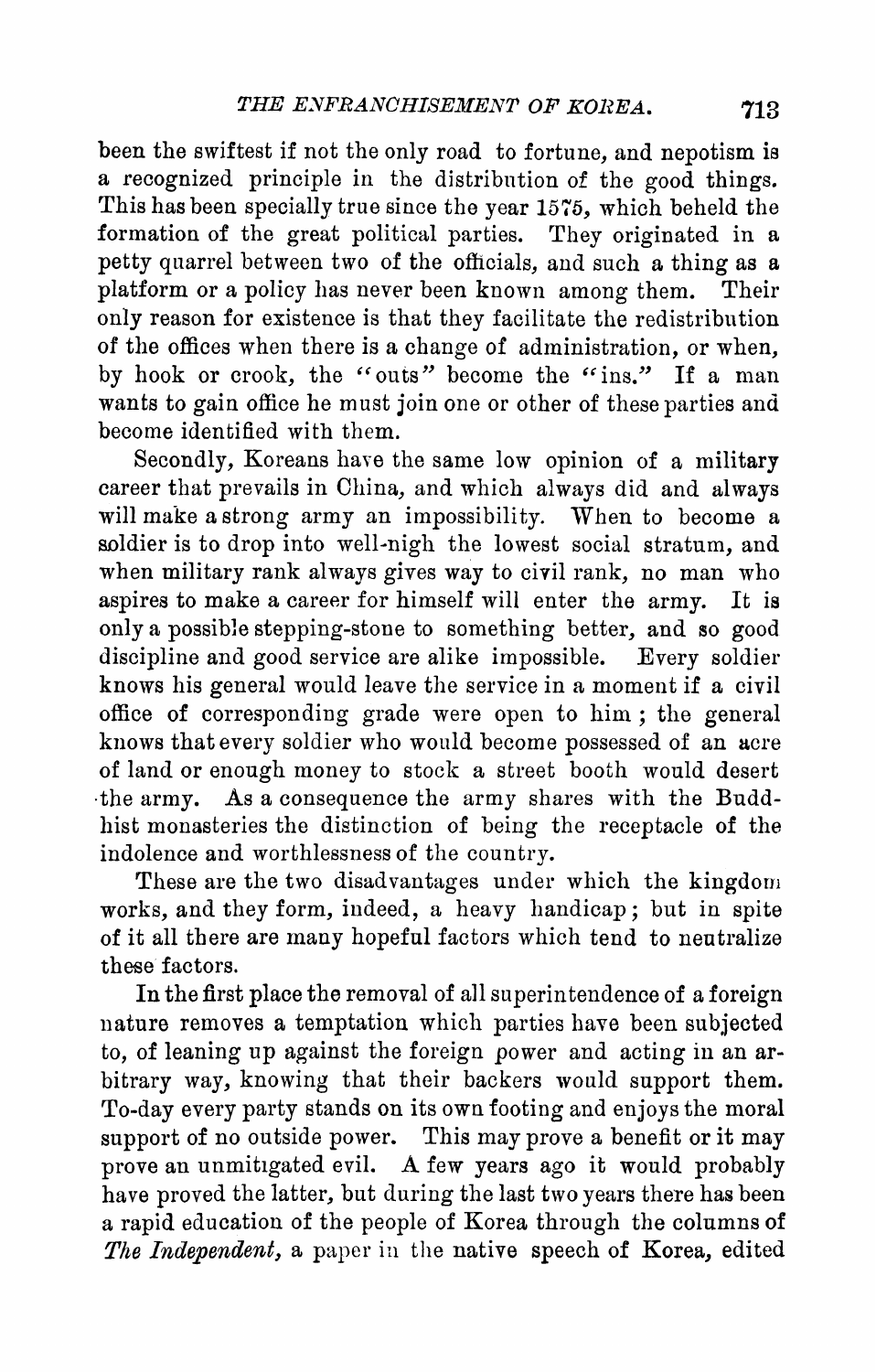**by a naturalized American citizen who is of Korean birth. The Koreans have come to know what good government might be, and no party would be rash enough to ignore a popular demand for decent administration if that demand were loudly made. There is to-day such a thing as public spirit among a large class of the Korean people, and it is sure to increase rather than diminish. It is to be hoped that absolute independence and consequently in the set of the set of the set of the set of the set of the set of the set of the set of the set of the set of the set of the set of the set of the set of th responsibility will have a sobering effect upon party rapacity, and that the Koreans in power will try, at least, to carry out the plans for the betterment of the country which foreign superintendence** 

Again, Korea possesses a customs service that is excelled no-**Again, Korea possesses a customs service that is excelled no where in the world. At its head are Englishmen, Frenchmen, Ital ians and representatives of other Western lands who, while not interested in politics, exert a powerful influence for good upon the whole management of the country. The five open ports of Korea may expect to become model settlements, as three of them,**  slowly leavening the whole interior of Korea and enlightenment **slowly leavening the whole interior of Korea and enlightenm cannot but result. The growing coastwise trade, by rendering local famines next to impossible, will make less probable such popular uprisings as that of the Tong-haks and the "Righteous Army," for these originated, as all uprisings in Korea do, in lack of food. This, in turn, should render less necessary the maintain ing of a standing army. Only such force would be necessary as the thorough policing of the country would demand.** 

**The industrial enterprises which have sprung up in the peninsula are of great importance, although they are as yet limited to less than half a dozen ventures. The railroad that is soon to be opened between the capital and its seaport will be an object lesson that cannot fail to have great influence in giving the people a taste for modern things. The mining concession in the north is breaking down the ancient prejudices of the people who, from the earliest times, have feared the evil spirits of the earth more than they have coveted the wealth that lay hidden beneath. The electric street car plant that is on its way**  from America will introduce the Koreans to the greatest me-<br>chanical mystery of the century, and, by showing them the limi**chanical mystery of the century, and, by showing them the limi tations of their own knowledge and skill, will make them push forward to the attainment of better things.**